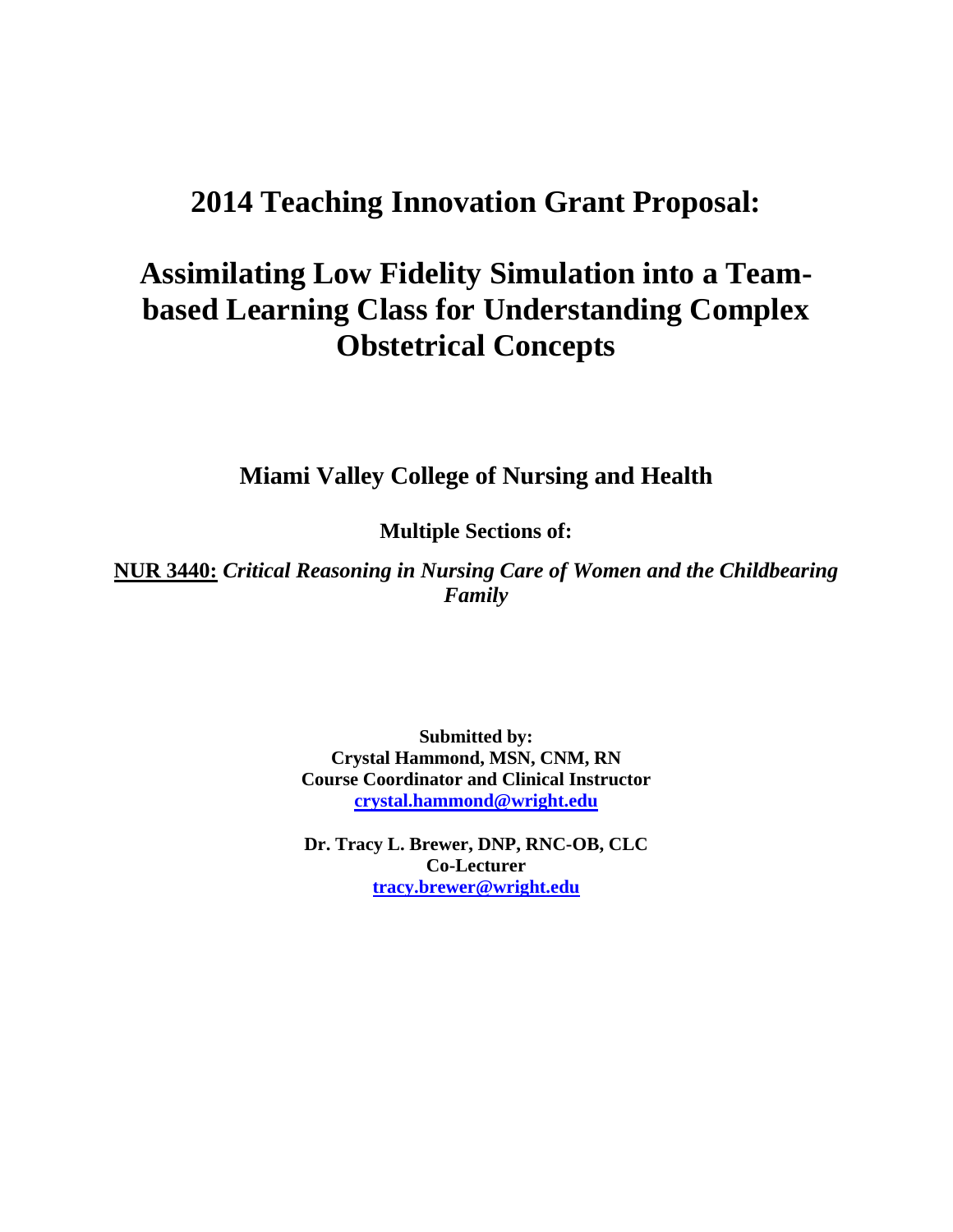#### **I. Description of the Proposed Project**

The proposed project is to redesign and deliver a more innovative undergraduate obstetrical (OB) nursing course, NUR 3440 *Critical Reasoning in Nursing Care of Women and the Childbearing Family* for the College of Nursing and Health (CoNH). The course faculty has piloted and adopted the Team-based Learning (TBL) strategy for engaging students in the classroom while improving student accountability and course outcomes with great success. However, despite the development of interactive application exercises such as unfolding case studies, there is an absence of hands on application of knowledge in the classroom for difficult obstetrical concepts. While the students' spend up to eight hours a week in the OB clinical arena, there are times in which patient census is low, organizational policy restricts students' performance of certain procedures, or a patient may refuse to allow a student to partake in a specific skill limiting the hands on experience needed for mastering complex concepts and skills. Although the CoNH has high fidelity simulators, they are impractical to use in a classroom setting and require lab staff to run. Enhancing the TBL classroom with low fidelity simulators will enrich and ensure an indepth understanding of difficult concepts during faculty-designed team application exercises.

The core faculty in NUR 3440 has remained consistent for the past four academic years and continues to monitor student outcomes in examination of grades, clinical ability, and standardized testing. However, despite improved outcomes in didactic knowledge and standardized specialty exams, students continue to identify a lack of practical skill and knowledge of more complex obstetrical concepts and desire more hands on experience and application in which they are not afforded in the clinical area. Therefore, to improve the overall meaningful experience for the students, it is necessary to retain funding for the resources desired to advance the redesign of NUR 3440. Resources are requested to acquire instructional resources that include low fidelity simulators/models for classroom use in team-based application exercises. The proposed project is well aligned with the CoNH vision to "*lead the transformation of the art and science of nursing through innovative and collaborative education…*"

#### **Project Need**

In a landmark collaborative report between the Institute of Medicine (IOM) and Robert Wood Johnson Foundation (RWJF) titled, *The Future of Nursing: Leading Change, Advancing Health,*  recommendations were made for the need to assess and transform the nursing profession (National Research Council, 2010). One such recommendation suggests that, "*nurses should practice to the full extent of their education and training*" (National Research Council, 2010, p. 85). In response, the Carnegie Foundation for the Advancement of Teaching conducted a study that examined three dimensions of nursing education and made several recommendations for a "radical transformation" in nursing education (Benner, Sutphen, Leonard, & Day, 2010). One such recommendation for change that is critical to this proposed project is the "*integration of clinical and classroom teaching*" (Benner et. al., 2010, p. 155). Study findings from the Carnegie report suggest that clinical and classroom content are currently sharply divided; this statement can be supported within the CoNH through student course evaluations. Therefore, it is the charge of the OB nursing faculty to have didactic courses that bring complex clinical skills and physiological concepts to "life" within the context of the didactic classroom. In the redesigned NUR 3440 course, true in-depth knowledge and understanding of complex concepts and skills will occur in an environment that is safe, team-based, faculty facilitated and student led. Every traditional undergraduate and accelerated nursing student is required to take this course. The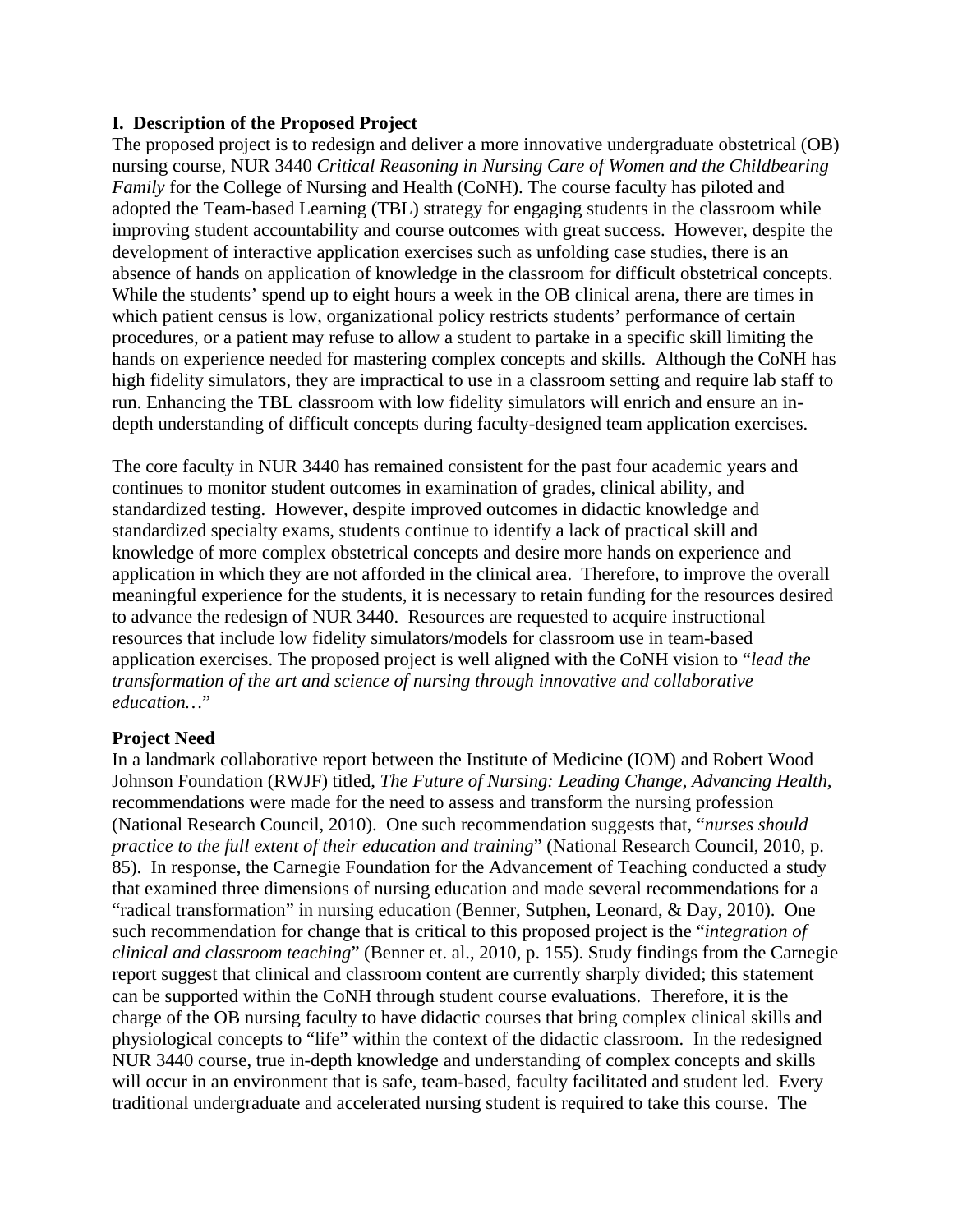course is offered in 7-week sprints, twice a semester during Fall and Spring semesters for a total of four individual offerings with an estimated average of 200 students per year.

#### **Course Design**

The course is currently designed and being taught using the TBL strategy. Unfolding case studies are currently used to enhance active learning. Studies support the use of simulation as a means of further aiding students' understanding (Benner et. al., 2010). Through teaching we have encountered several concepts that are key to students' understanding that are difficult to conceptualize using unfolding case study application exercises alone. Changing course to design to incorporate active simulation will further student's understanding of these key concepts. Simulation can be a valuable adjunct tool to helping students make the classroom and clinical connection (Benner et al., 2010).

#### **Faculty Background and Resources**

The two faculty classroom instructors have been teaching the current course together over the past four years and have over 15 years in teaching experience. The coordinator of the course is a Certified Nurse Midwife with over 20 years of experience in maternity and well woman care, including approximately 1000 deliveries. The other lead faculty has over 20 years of nursing experience in all aspects of obstetrics and maintains a certification in inpatient obstetrics and lactation counseling. In addition, each course faculty member has had training and mentorship in TBL and low fidelity simulation. Furthermore, each faculty member has received teaching excellence awards from the CoNH undergraduate students for classroom and clinical teaching.

## **II. Project Purpose**

Currently the CoNH is not meeting the expected  $95<sup>th</sup>$  percentile average on the NCLEX licensure examination. The OB faculty has been exploring innovative ways in which to improve student success as students have been asking for more clinical application and interaction in the classroom. A reprieve from "death by PowerPoint" was implemented in NUR 3440 in the fall of 2012 with the use of TBL strategies. Overall students enjoyed the TBL learning strategies and standardized test scores (HESI) improved by 11%. However, there is still a need to narrow the gap between the classroom and clinical for application of difficult concepts found in the real-life obstetrical clinical environment. Nursing students need to understand the "why" behind what we as faculty expect them to "do" if they are to be a competent and safe and a well sought after WSU nursing graduate. Therefore, the purpose of this proposed redesign of NUR 3440 is to afford students the opportunity to develop a rich understanding of complex obstetrical concepts and skills within the context of the classroom with the use of low fidelity simulated team application exercises.

## **Expected Impact on Student Learning**

- 1. Heightened personal accountability for learning and working in teams.
- 2. Value-added individual course study and preparation habits.
- 3. Enhanced communication and collaborative behaviors within the context of a team.
- 4. Application of content assigned readings and module lectures presented in a safe simulated team-based classroom application exercise.
- 5. Translation of course content through the use of simulated application exercises and practice of skill acquisition into the clinical experience.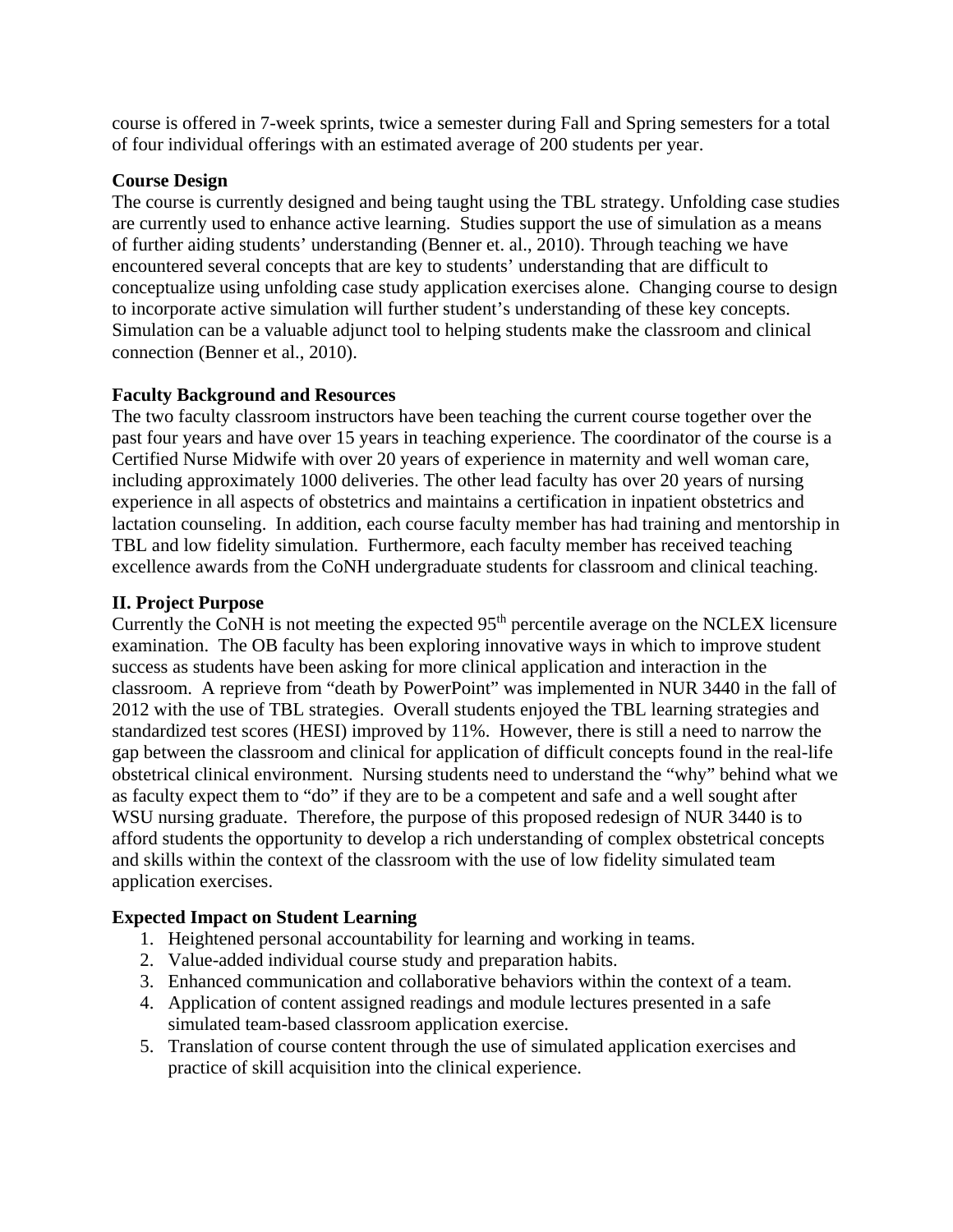6. Improvement in student-led team decision-making skills for processing and resolving complex obstetrical case exercises to enhance critical reasoning.

## **III. Core Elements**

## **A. Innovations**

The redesigned course will:

- 1. Provide a safe learning environment that is faculty facilitated and student led in comprehending complex OB concepts with in the context of the didactic classroom with the use of low fidelity simulators and models.
- 2. Develop student values for self-led learning accountability. This type of learning moves the student towards a sense of personal and team responsibility for learning versus faculty responsibility for all students learning.
- 3. Effectively establish and reinforce team communication and collaboration to enhance professional capability towards improved patient safety.

## **B. Learning Outcomes**

The core learning objectives for the course include:

- 1. Apply principles of leadership, quality of care, and patient safety necessary for the nursing care for expanding families.
- 2. Apply principles of leadership, quality of care, and patient safety necessary for the nursing care for expanding families.
- 3. Incorporate principles of health promotion and disease prevention in providing nursing care for expanding families.
- 4. Incorporate professional standards of care and performance in the delivery of nursing care for expanding families.
- 5. Demonstrate professional competencies in the delivery of holistic, family-centered nursing care for expanding families.

## **IV. Names of Faculty Involved in the Project and Identification of Contact Person**

- 1. Crystal Hammond, MSN, CNM, RN
- Course Coordinator, Co-Lecturer, and Contact Person
- 2. Dr. Tracy L. Brewer, DNP, RNC-OB, CLC Co-Lecturer

## **V. Estimate of the Number of Sections and Students to Be Taught Annually**

Two 7-week sessions each semester will be offered during the 2014-2015 academic year and every year thereafter. This results in four sections with approximately 200 students total involved in the course each year.

## **VI. Assessment Plan**

## **A. Direct and Indirect Measures of Student Learning**

- 1. Scores on content-based iRAT and gRAT's will assess overall course knowledge allowing for immediate student feedback and faculty clarification for student understanding.
- 2. An individual midterm and comprehensive exam will measure core knowledge of content.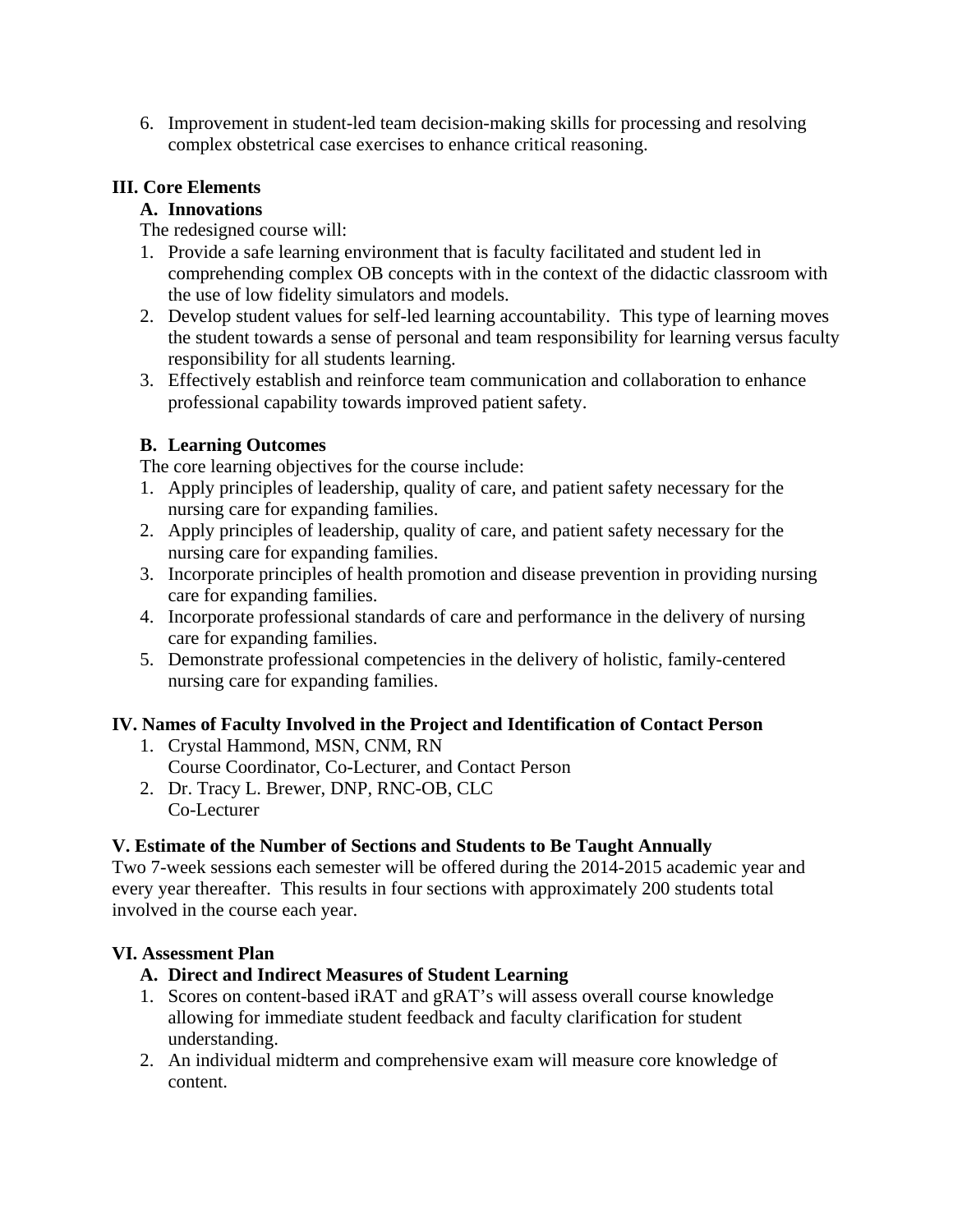- 3. Translation of course knowledge and skills into clinical practice will be assessed by clinical faculty evaluation of student competency.
- 4. Standardized test scores (HESI) conducted at the end of the term.
- 5. Indirectly end of course student evaluations will be used to explore student feedback for ways to improve the learning environment. In addition, the assessment of TBL survey will be administered to students including evaluation of the use of low fidelity simulation within the context of a TBL classroom.

## **B. Strategies for Acting upon the Findings and Communication the Results to Faculty**

- 1. The lead course faculty and clinical faculty will have meetings prior to the semester and at the end of the semester for course planning. The two course leads will continue to be in contact weekly to allow all decision-making regarding course occurrences to be teambased. The course coordinator will be in close contact with all clinical faculty for feedback on performance and content knowledge translation of students throughout the semester.
- 2. The course coordinator will extrapolate course grades (iRATs, gRATs, exams, HESI, and clinical) from Pilot for trending of course outcomes for assessment of student learning. This data will be shared with the Dean and Undergraduate Associate Dean.
- 3. Lessons learned and implementation of the redesigned course will be presented at a CoNH "lunch and learn."

| <b>Item</b>             | <b>Description and Justification</b>                                              | <b>Amount</b> |
|-------------------------|-----------------------------------------------------------------------------------|---------------|
| 1.                      | Description: Two-shelf durable cart with a sliding drawer beneath the top shelf   | \$461         |
| Rubbermaid <sup>®</sup> | and two locking doors beneath the bottom shelf.                                   |               |
| Commercial              | <b>Justification:</b> Nursing courses can be in any building across campus. The   |               |
| <b>Utility Cart</b>     | ability to easily move the simulator/models is vital for protection of the        |               |
| with Locking            | equipment and to reduce faculty injury. In addition, area for storage of          |               |
| Doors from              | additional classroom items is needed and needs to be locked to ensure integrity   |               |
| Amazon                  | of expensive equipment and supplies.                                              |               |
| 2. Prompt               | Description: Pelvic model with movable legs, realistic bony pelvis, detachable    | \$4981        |
| <b>Birthing</b>         | abdominal & perineal skin to enable visualization of internal cardinal            |               |
| Simulator-              | movements and fetal position. Base with straps for attaching to a table. In       |               |
| Standard Part#          | addition, includes fully articulated baby with detachable placenta with cord.     |               |
| 8001                    | Baby has palpable fontanels and suture lines and palpable clavicles and           |               |
|                         | scapulae. Weighs 42.3 pounds and comes with carrying case.                        |               |
| Items 2-3 are           | <b>Justification:</b> This model allows students to have hands on experience to   |               |
| from Limbs and          | conceptually understand station (engagement of the fetus in the pelvis) and       |               |
| <b>Things</b>           | visually view the cardinal movements and the physiology of a potential            |               |
|                         | shoulder dystocia that can occur during the birthing process. The requested       |               |
|                         | simulator has no motor or need for computerized maneuvering of the simulator      |               |
|                         | as the faculty manually operates the simulator. It would not require the          |               |
|                         | presence of CONH lab staff.                                                       |               |
| 3. Silicone Oil         | Description: Silicone oil allows lubrication of the perineum and baby.            | \$52          |
| 50ml bottles (4)        | Justification: Only this special silicone oil can be used with the Prompt         |               |
| part #10193             | Birthing Simulator. The silicone oil reduces tearing of the perineal area of the  |               |
|                         | simulator allowing ease of delivery and maintains the integrity of the simulator. |               |
| 4. Fetal                | Description: Includes 4 cervical 3-D model sets that provide realistic            | \$470         |
| Monitoring $&$          | simulation for vaginal examinations, labor progress, assessment of dilation $\&$  |               |

#### **Vll. Detailed Budget**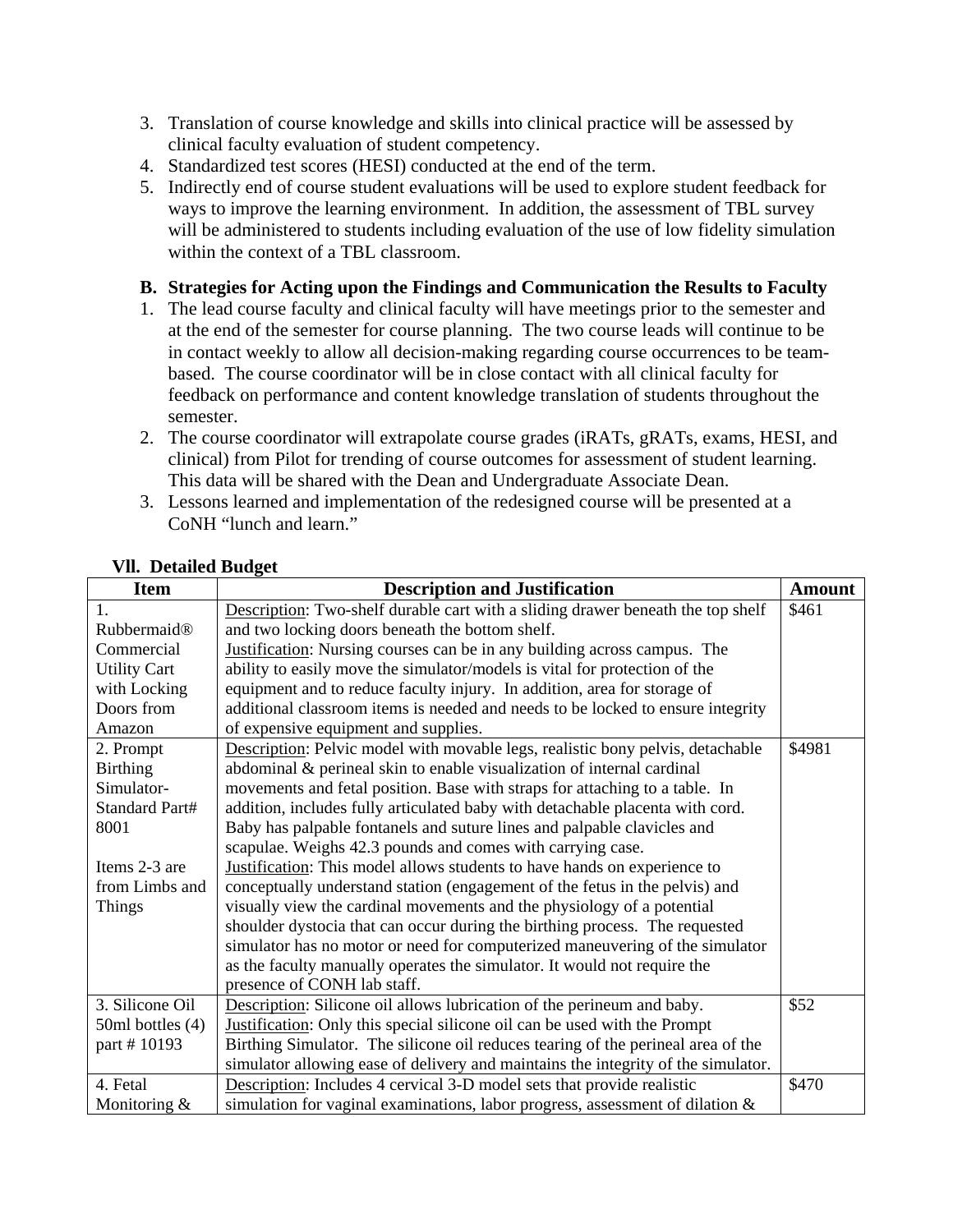| <b>Labor Progress</b><br>Model Set &<br>shipping Part #<br>AT79851 from<br>Childbirth<br>Graphics | effacement, palpation of fetal fontanels, and suture lines, and assessment of the<br>position of the head or buttocks of the baby. Includes a carrying case with<br>lubricant for easy transport.<br>Justification: Students in the clinical setting are not permitted to perform<br>vaginal exams due to hospital policy. Dilation, effacement, and fetal head or<br>buttock positioning are very difficult concepts for students to understand unless<br>they have the opportunity to have hands on experience. The models can be<br>easily transported to the classroom for interactive hands on student<br>experiences. |         |
|---------------------------------------------------------------------------------------------------|-----------------------------------------------------------------------------------------------------------------------------------------------------------------------------------------------------------------------------------------------------------------------------------------------------------------------------------------------------------------------------------------------------------------------------------------------------------------------------------------------------------------------------------------------------------------------------------------------------------------------------|---------|
|                                                                                                   |                                                                                                                                                                                                                                                                                                                                                                                                                                                                                                                                                                                                                             |         |
| <b>TOTAL</b>                                                                                      | All item prices include shipping                                                                                                                                                                                                                                                                                                                                                                                                                                                                                                                                                                                            | \$5,964 |

## **VIII. Deliverables**

- 1. Submit a written progress report to funding unit at Wright State University as requested.
- 2. Participate in a Center for Teaching and Learning (CTL) panel discussion regarding implementation and evaluation of the course redesign. Student outcomes and "lessons learned" will be discussed.
- 3. Begin teaching redesigned NUR 3440 course Fall semester 2014
- 4. IRB approval has already been obtained to track student outcomes and administration of the assessment of TBL survey for understanding the impact of TBL strategy. An addendum will be submitted to add further understanding the impact of low fidelity simulation has in a TBL classroom towards understanding and applying complex OB concepts.
- 5. Abstracts will be submitted to national conferences and publication of the innovative course design and student outcomes will be explored in professional peer-reviewed journals.

## **IX. Letters of Support and Commitment from the College of Nursing for the Adoption and Regular Offering of the Updated Course**

See letters of support for course redesign from Dr. Rosalie Mainous, Dean of the College of Nursing and Health.